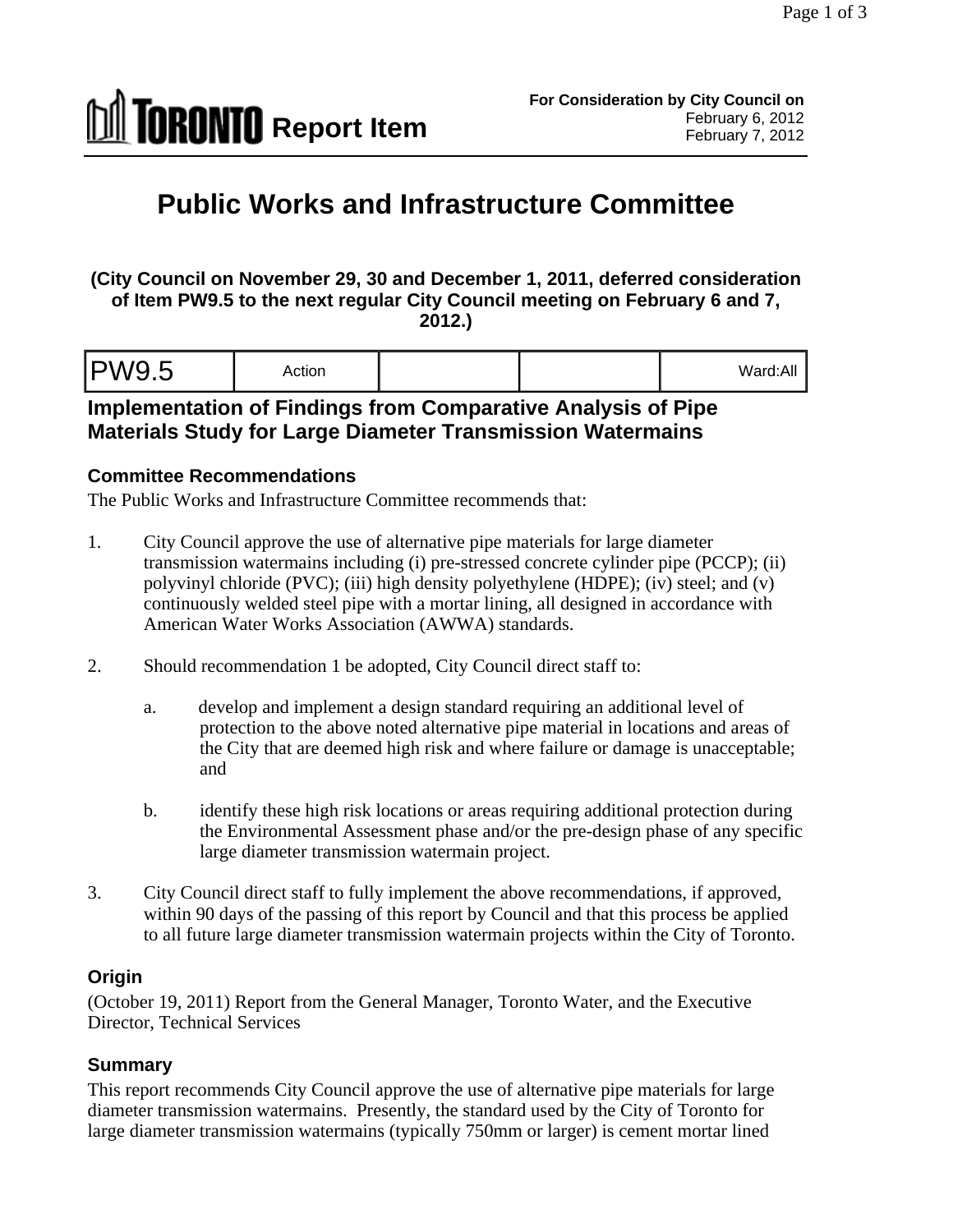steel pipe with continuously welded joints, fully encased in poured concrete. This has been the standard pipe material used for large diameter transmission watermains since the 1950s.

The findings of a recent study completed by Cole Engineering Group Ltd. and titled "2011 Comparative Analysis of Pipe Materials Study for Large Diameter Transmission Mains" concludes that although the present City of Toronto standard is very durable, no one pipe material is conclusively better than another. The study recommends that future construction tenders allow multiple pipe materials which meet performance specifications, such as pre stressed concrete cylinder pipe (PCCP), steel welded pipe, polyvinyl chloride (PVC) pipe, and high density polyethylene (HDPE) pipe.

In addition, it is recognized that critical or high risk locations, require additional protection from external forces. Specifically, all pipe materials may require the additional protection provided by welded or restrained joints and be encased in material (i.e. concrete or special liners) to protect the pipe in geographic locations where failure or damage to the pipe is unacceptable. Examples of these types of areas include, but are not limited to, locations close to critical infrastructure and other major utilities; significant institutional and commercial neighbourhoods; poor local ground conditions; watercourse and protected areas; and areas without redundancy in the water supply network.

In summary, this report proposes a broader group of pipe materials to be allowed for large diameter transmission watermains, provided they can meet the designed performance standard required in that specific situation, and in locations that are considered high risk or operationally critical, that a standard be developed to provide a higher level of protection to the pipe in those locations thus ensuring safe operations and security of water supply. This approach promotes competition and realizes potential capital cost and construction time savings while ensuring the system performance needs are met.

## **Background Information (Committee)**

(October 19, 2011) Report from the General Manager, Toronto Water, and the Executive Director, Technical Services, on Implementation of Findings from Comparative Analysis of Pipe Materials Study [\(http://www.toronto.ca/legdocs/mmis/2011/pw/bgrd/backgroundfile-41849.pdf](http://www.toronto.ca/legdocs/mmis/2011/pw/bgrd/backgroundfile-41849.pdf)) (November 3, 2011) Large Diameter Transmission Watermains - Pipe Materials Study - Presentation **Presentation** [\(http://www.toronto.ca/legdocs/mmis/2011/pw/bgrd/backgroundfile-42171.pdf](http://www.toronto.ca/legdocs/mmis/2011/pw/bgrd/backgroundfile-42171.pdf))

## **Communications (Committee)**

(November 3, 2011) Submission from Silvio De Gasperis, President, TACC Construction (PW.New.PW9.5.1)

# **Communications (City Council)**

(November 23, 2011) E-mail from Bruce Hollands, Executive Director, PVC Pipe Association (CC.Supp.PW9.5.2) [\(http://www.toronto.ca/legdocs/mmis/2012/cc/comm/communicationfile-27637.pdf](http://www.toronto.ca/legdocs/mmis/2012/cc/comm/communicationfile-27637.pdf)) (November 25, 2011) Letter from Dr. Patrick Moore, Chairman and Chief Scientist, Greenspirit Strategies Ltd. (CC.Supp.PW9.5.3) [\(http://www.toronto.ca/legdocs/mmis/2012/cc/comm/communicationfile-27638.pdf](http://www.toronto.ca/legdocs/mmis/2012/cc/comm/communicationfile-27638.pdf)) (November 24, 2011) E-mail from Marion E. Axmith, Director General, Canadian Plastics Industry Association (CC.Supp.PW9.5.4) [\(http://www.toronto.ca/legdocs/mmis/2012/cc/comm/communicationfile-27639.pdf](http://www.toronto.ca/legdocs/mmis/2012/cc/comm/communicationfile-27639.pdf))